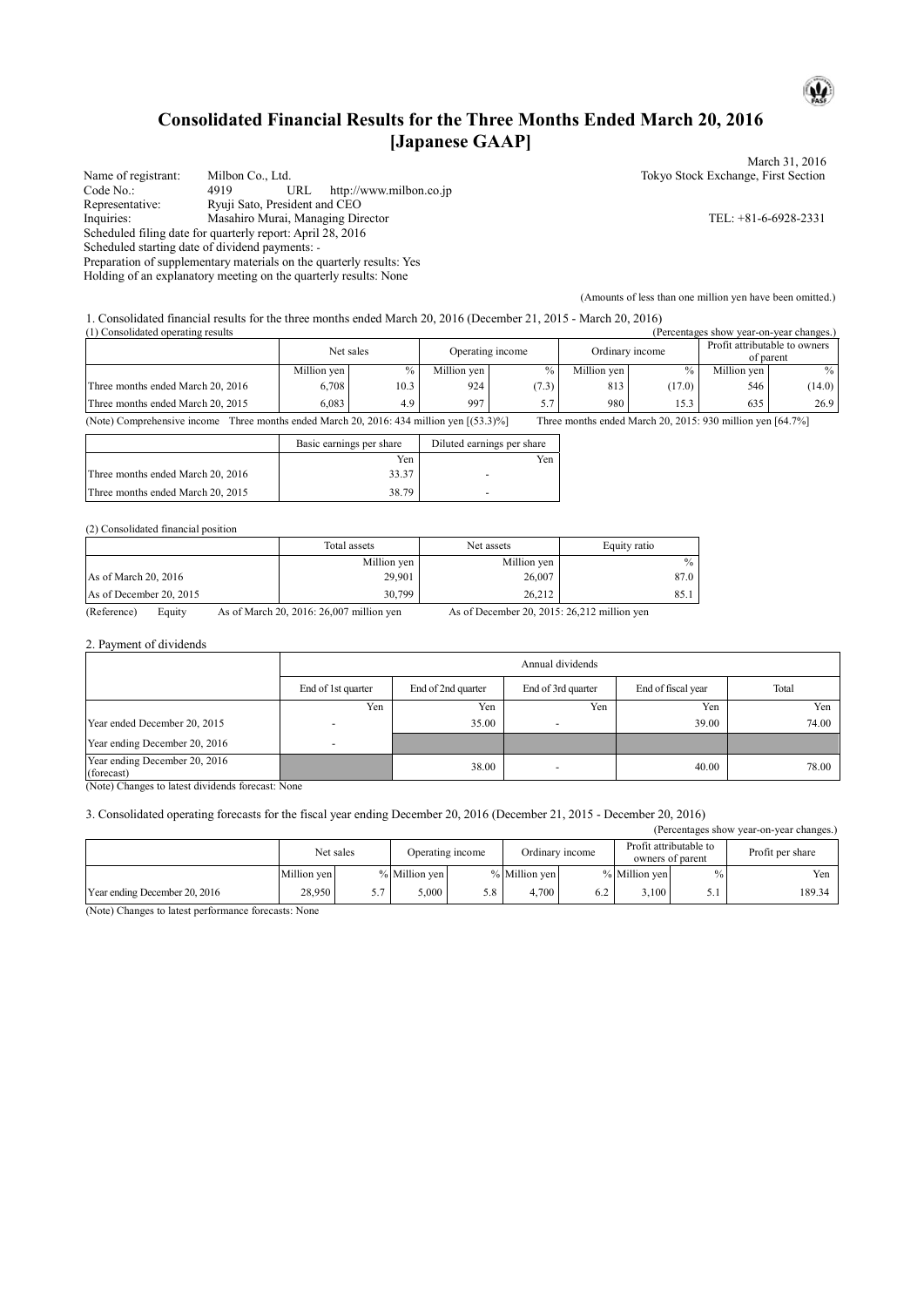\*Notes

- (1) Significant changes in subsidiaries during the period
	- (changes in specified subsidiaries resulting in the change in the scope of consolidation) : None

(2) Application of accounting methods specific to the preparation of quarterly consolidated financial statements: No

| (3) Changes in accounting policies, changes in accounting estimates and retrospective restatements |  |
|----------------------------------------------------------------------------------------------------|--|
| 1) Changes in accounting policies due to amendment to the                                          |  |

| accounting standards, etc.                                     | $Y$ es |
|----------------------------------------------------------------|--------|
| 2) Changes in accounting policies other than those in 1) above | : None |
| 3) Changes in accounting estimates                             | : None |

4) Retrospective restatements : None

# (4) Number of shares issued (common stock)

- 1) Number of shares issued at the end of the period
- (including treasury shares)
- 
- As of<br>March 20, 2016 As of<br>December 20, 2015 16,558,617 shares 2) Number of treasury shares at the end of the period As of As of March 20, 2016 186,406 shares  $\begin{array}{|c|c|c|c|}\n\hline\n& 186,406 \text{ shares} & \text{Aso of} \\
\hline\n\end{array}$ As of<br>December 20, 2015 186,242 shares 3) Average number of shares during the period (cumulative) Three months ended Three months ended<br>March 20, 2016 16,372,280 shares<br>March 20, 2015 16,373,819 shares

 $16,558,617$  shares  $\overline{AB}$ 

\*Status of execution of quarterly review of financial statements

As these financial statements are not subject to the review of the quarterly financial statements pursuant to the Financial Instruments and Exchange Act, procedures for said review are not completed at the time of disclosure of this report.

\*Explanation on the appropriate use of operating forecasts and other special instructions

Operating forecasts and other statements regarding the future presented in these materials are based on information currently available and certain assumptions deemed to be reasonable, and actual performance may differ substantially due to various factors.

# Exclude: 0 companies (Company name: )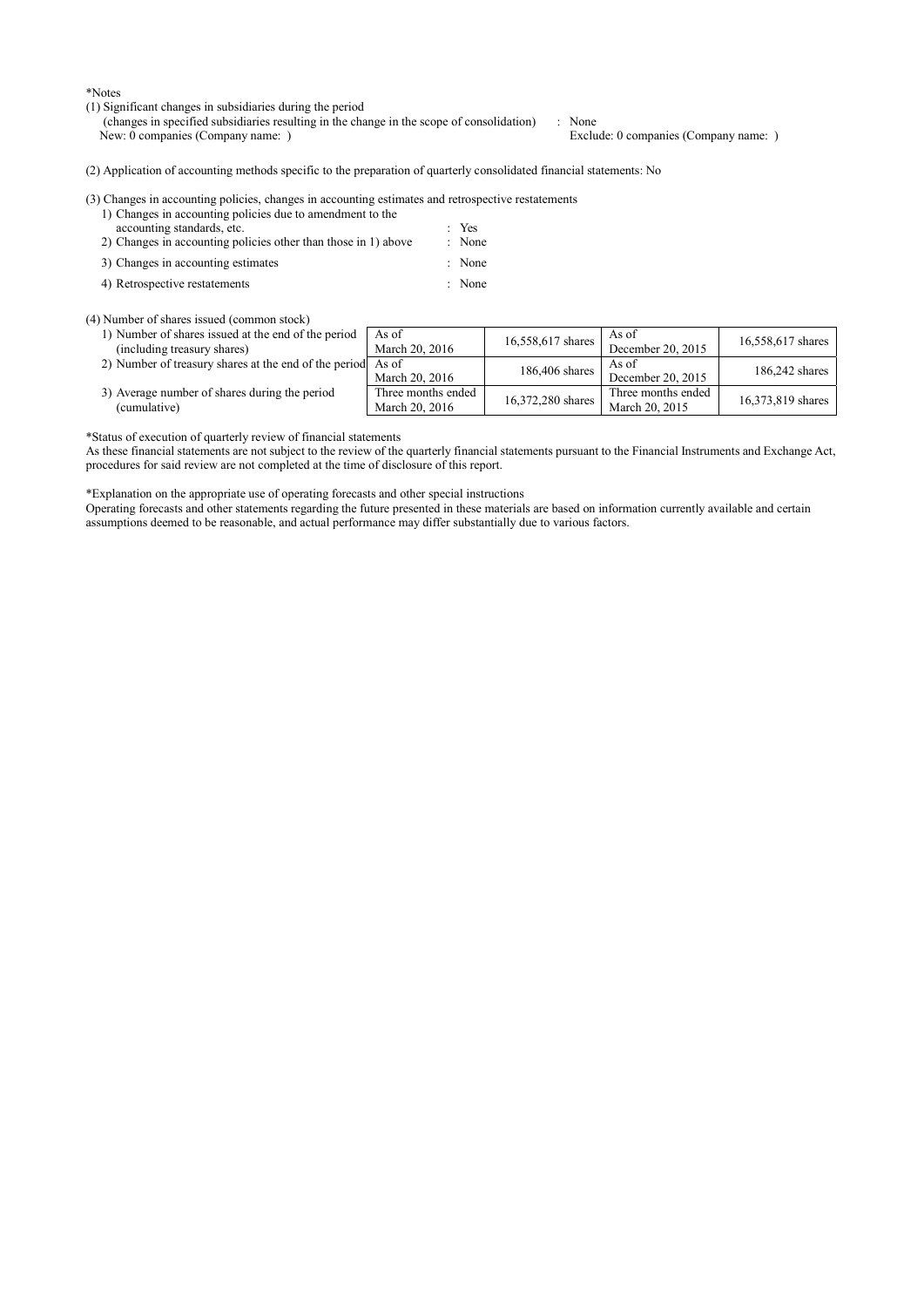Contents of supplementary materials

| (1) |  |
|-----|--|
| (2) |  |
| (3) |  |
|     |  |
| (1) |  |
| (2) |  |
| (3) |  |
|     |  |
| (1) |  |
| (2) |  |
| (3) |  |
| (4) |  |
|     |  |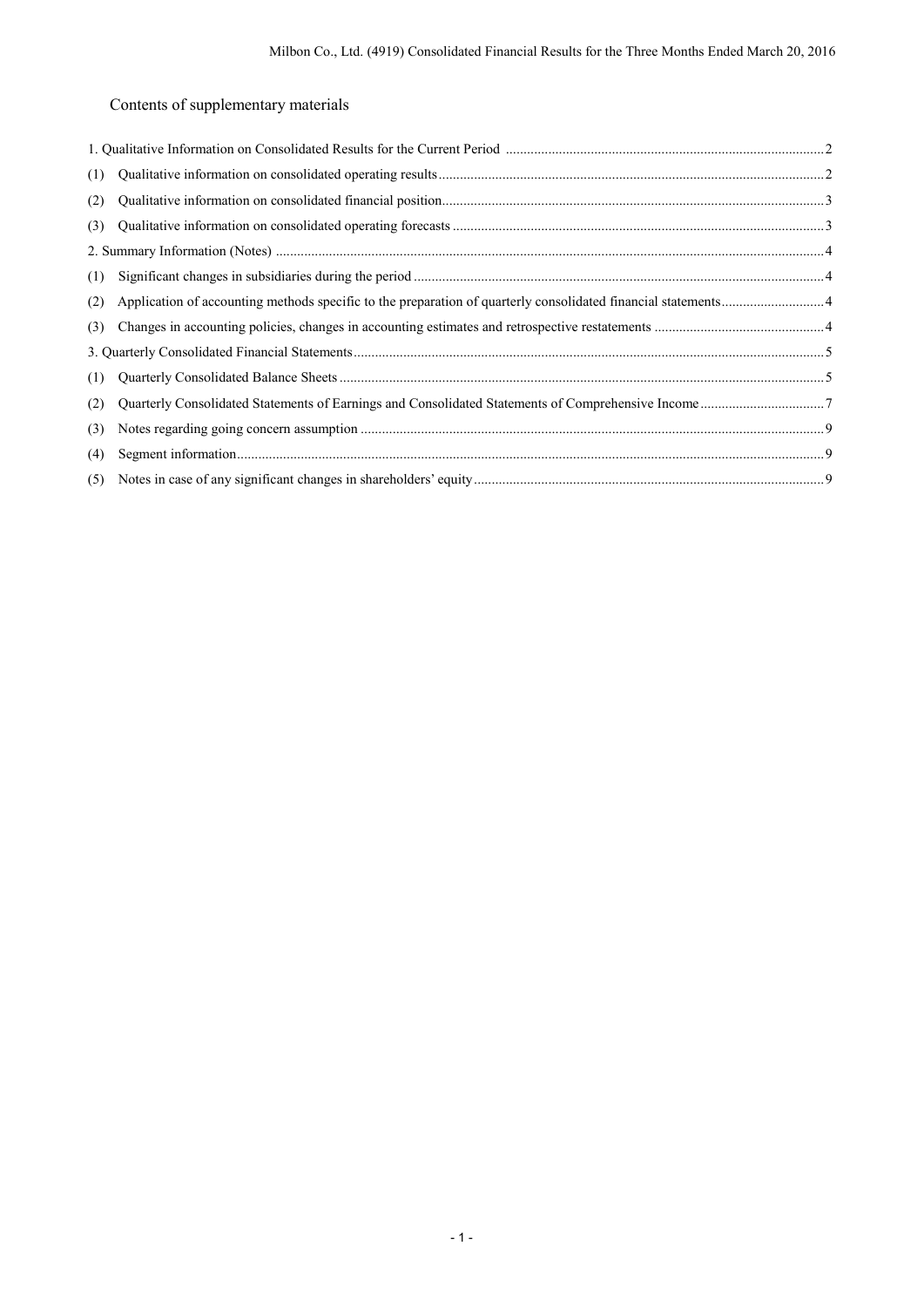## 1. Qualitative Information on Consolidated Results for the Current Period

## (1) Qualitative information on consolidated operating results

During the three month period ended March 20, 2016, the Japanese economy remained in a state of uncertainty over its future, despite the continued recovery in the environment surrounding employment and income, due to a plunge in crude oil price triggered by concerns about relaxation of supply and demand accompanying economic slowdown in emerging economies.

In the beauty industry, although business conditions continue to pose challenges due to the adverse impact of demographic trends, patterns of consumption seem to be changing, and amounts that people spend in beauty salons on an annual basis appear to be on the rise, among those in their late 20s and 40s, as well as those in their 50s whose household incomes and expenditures tend to be higher than those of other demographic segments.

Amid this environment, the Milbon Group believes that professionals must respond to attitudes of female beauty which vary from generation to generation. As such, we will work with salons premised on the goal of "helping to lend radiance to the stages of beauty experienced by women as individuals, thereby seizing on the two demographic milestones of beauty — that of the 'Hanako generation' (women in their 50s embarking on a quest for beauty) and that of the 'Hanako junior generation' (women in their 20s awakening to the notion of beauty)."

Consolidated net sales during the three month period ended March 20, 2016 increased to 6,708 million yen (up 10.3% year-on-year). In the hair care product category, the increase in net sales was largely due to brisk sales of the new line of Aujua from the Company's premium brand which launched this fiscal year and a leave-in hair treatment from the Company's professional brand. In the hair coloring product category, one of the factors for the increase in net sales was that sales of the hair coloring product line specialized for gray hair which launched last year continues to grow steadily. Furthermore, steady business development in Asia, including China and South Korea, also contributed to the increase.

Operating income was 924 million yen (down 7.3% year-on-year), ordinary income was 813 million yen (down 17.0% year-on-year) and profit was 546 million yen (down 14.0% year-on-year). Although these results reflected a deterioration in the cost-to-sales ratio and an increase in personnel expenses, among others, the levels are within expectations, and the results for the fiscal year ending December 20, 2016 are expected to be as initially forecasted.

Breakdown of net sales by product category and breakdown of net sales into domestic and overseas sales are shown below:

[Breakdown of consolidated net sales by product category] (Unit: Million yen)

| Product category        | Three months ended<br>March 20, 2015 |               |        | Three months ended<br>March 20, 2016 | Increase<br>(decrease) | Year-on-year<br>change $(\% )$ |
|-------------------------|--------------------------------------|---------------|--------|--------------------------------------|------------------------|--------------------------------|
|                         | Amount                               | Ratio $(\% )$ | Amount | Ratio $(\% )$                        | amount                 |                                |
| Hair care products      | 3,537                                | 58.1          | 3.918  | 58.4                                 | 380                    | 10.8                           |
| Hair coloring products  | 2,172                                | 35.7          | 2.441  | 36.4                                 | 269                    | 12.4                           |
| Permanent wave products | 331                                  | 5.5           | 307    | 4.6                                  | (24)                   | (7.4)                          |
| Others                  | 41                                   | 0.7           | 41     | 0.6                                  | $\theta$               | $0.0\,$                        |
| Total                   | 6,083                                | 100.0         | 6,708  | 100.0                                | 625                    | 10.3                           |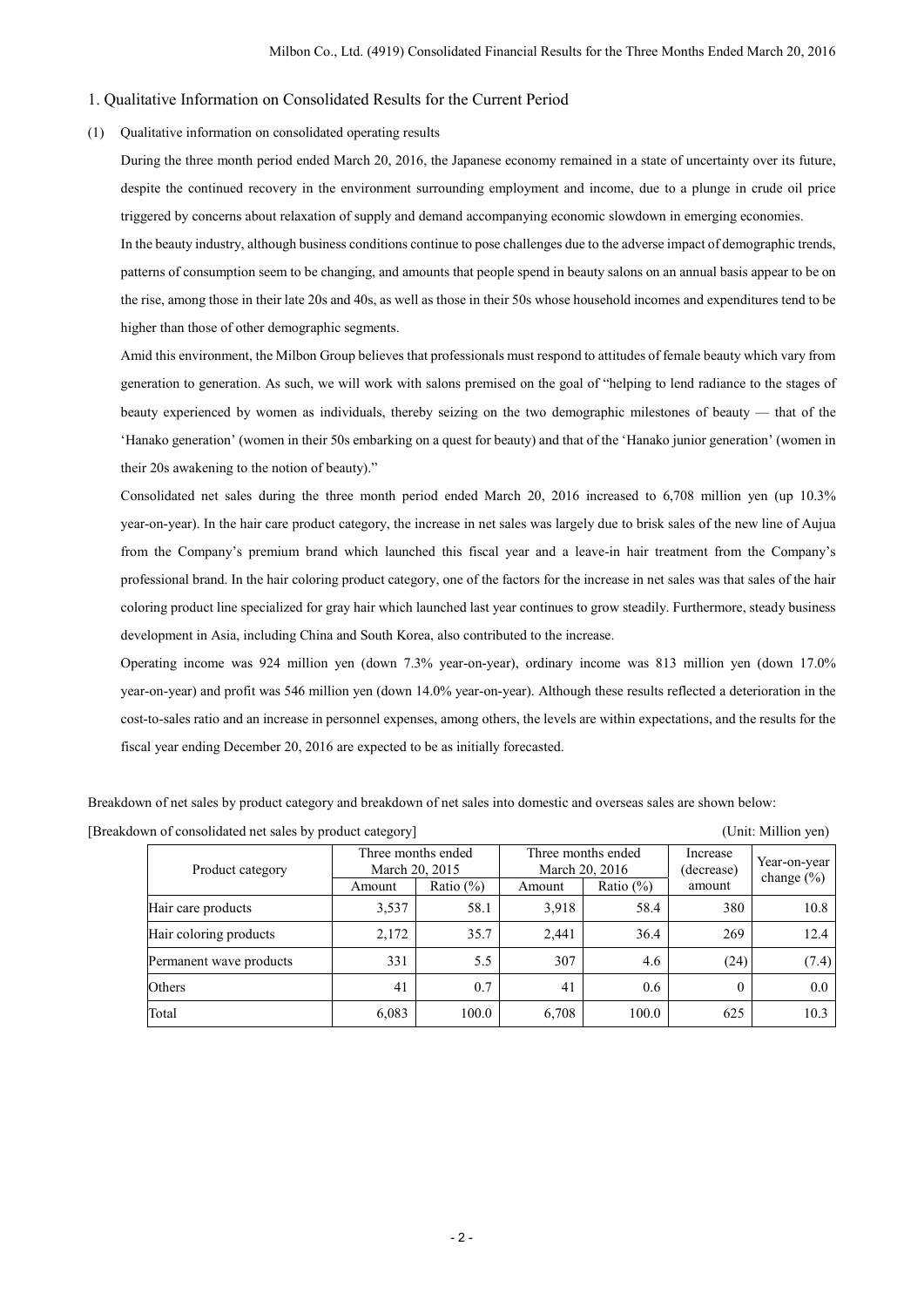|                |        | Three months ended<br>March 20, 2015 |        | Three months ended<br>March 20, 2016 |        | Year-on-year   |
|----------------|--------|--------------------------------------|--------|--------------------------------------|--------|----------------|
|                | Amount | Ratio $(\%)$                         | Amount | Ratio $(\%)$                         | amount | change $(\% )$ |
| Domestic sales | 5,276  | 86.7                                 | 5.739  | 85.6                                 | 463    | 8.8            |
| Overseas sales | 806    | 13.3                                 | 968    | 14.4                                 | 162    | 20.1           |
| Total          | 6,083  | 100.0                                | 6,708  | 100.0                                | 625    | 10.3           |

[Breakdown of net sales into domestic and overseas sales] (Unit: Million yen)

# (2) Qualitative information on consolidated financial position

Total assets at the end of the three month period ended March 20, 2016 decreased by 897 million yen compared to the end of the previous fiscal year to 29,901 million yen.

Current assets decreased by 815 million yen compared to the end of the previous fiscal year to 13,809 million yen. This was mainly due to the 1,296 million yen decrease in cash and deposits, the 196 million yen decrease in notes and accounts receivable - trade, the 530 million yen increase in merchandise and finished goods, and the 180 million yen increase in raw materials and supplies.

Non-current assets decreased by 82 million yen compared to the end of the previous fiscal year to 16,092 million yen.

Current liabilities decreased by 633million yen compared to the end of the previous fiscal year to 3,722 million yen. This was due mainly to the 896 million yen decrease in accounts payable - other, the 384 million yen decrease in income taxes payable, the 294 million yen increase in accounts payable - trade, and the 266 million yen increase in provision for bonuses.

Non-current liabilities decreased by 58 million yen to 171 million yen compared to the end of the previous fiscal year.

Net assets decreased by 204 million yen compared to the end of the previous fiscal year to 26,007 million yen. This was due mainly to the decrease of 92 million yen in retained earnings and the 125 million yen decrease in valuation difference on available-for-sale securities attributable to the slump in stock markets.

As a result, the equity ratio changed from 85.1% at the end of the previous fiscal year to 87.0%. Net assets per share based on the total outstanding shares as of the end of the period under review decreased from 1,601.02 yen per share at the end of the previous fiscal year to 1,588.54 yen per share.

(3) Qualitative information on consolidated operating forecasts

In terms of the full-year forecast there are no changes to the previous consolidated operating forecasts, which were announced on January 27, 2016.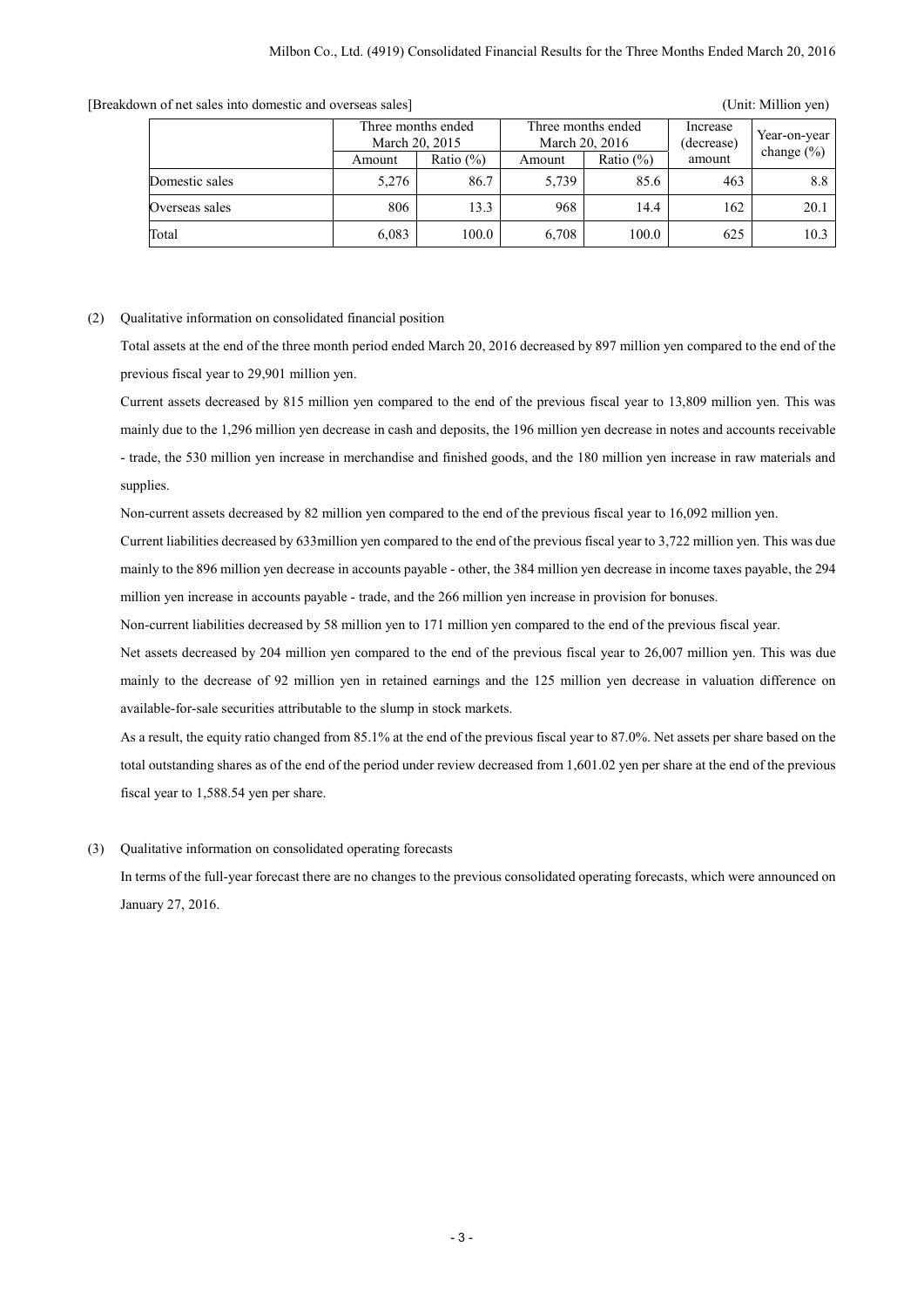- 2. Summary Information (Notes)
- (1) Significant changes in subsidiaries during the period None
- (2) Application of accounting methods specific to the preparation of quarterly consolidated financial statements None
- (3) Changes in accounting policies, changes in accounting estimates and retrospective restatements (Changes in accounting policies)

(Application of the Accounting Standard for Business Combinations, etc.)

Effective from the first quarter ended March 20, 2016, the Company adopted the "Accounting Standard for Business Combinations" (ASBJ Statement No. 21, September 13, 2013), the "Accounting Standard for Consolidated Financial Statements" (ASBJ Statement No. 22, September 13, 2013) and the "Accounting Standard for Business Divestitures" (ASBJ Statement No. 7, September 13, 2013). As a result, the presentation method for "profit" and other related items has been changed, and "minority interests" are now presented as "non-controlling interests." To reflect these changes, the Company has reclassified its quarterly and full-year consolidated financial statements for the first three months of the previous fiscal year and the previous fiscal year.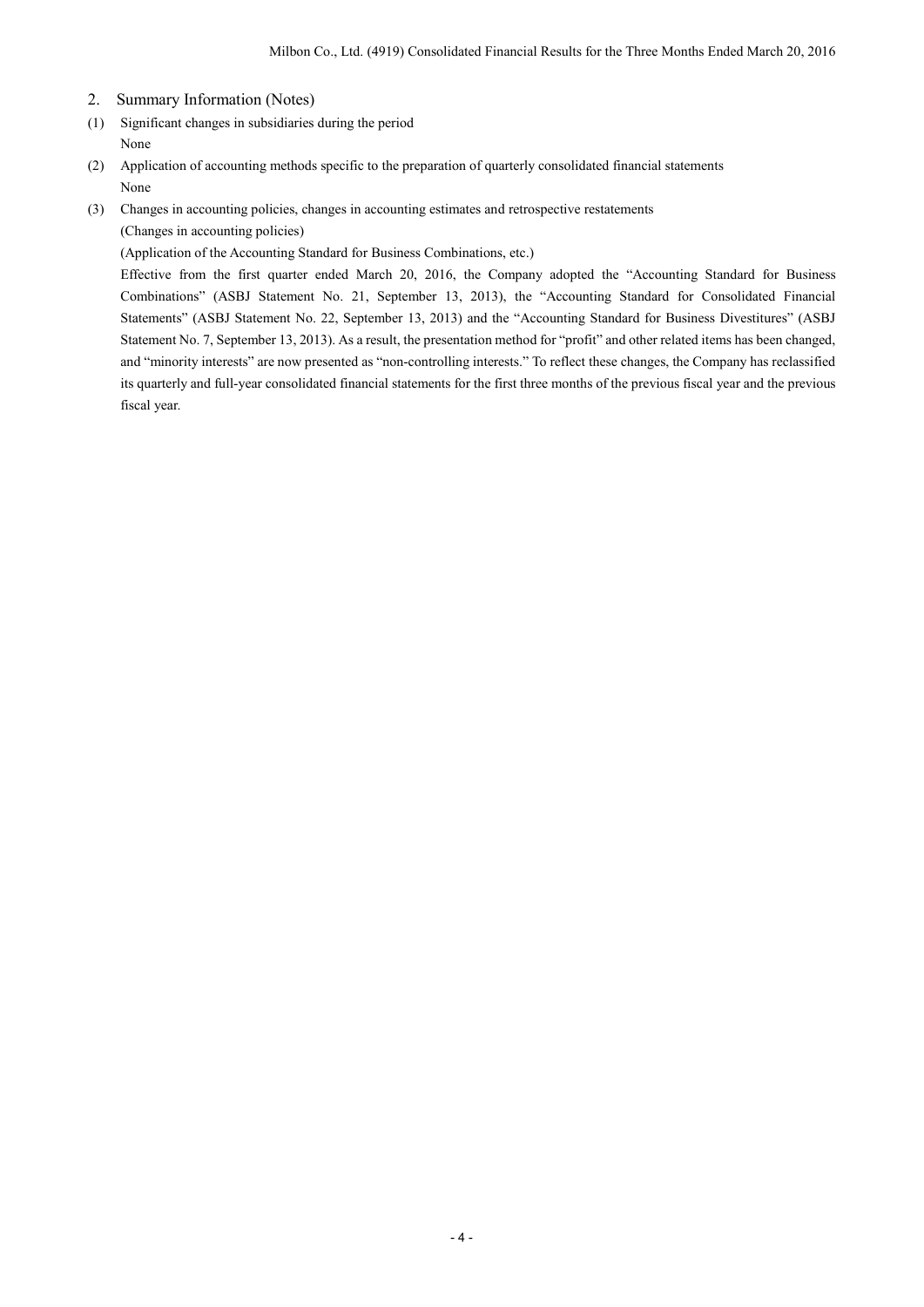# 3. Quarterly Consolidated Financial Statements

(1) Quarterly Consolidated Balance Sheets

|                                        |                                                   | (Thousand yen)                                  |
|----------------------------------------|---------------------------------------------------|-------------------------------------------------|
|                                        | Previous Fiscal Year<br>(As of December 20, 2015) | Current First Quarter<br>(As of March 20, 2016) |
| Assets                                 |                                                   |                                                 |
| Current assets                         |                                                   |                                                 |
| Cash and deposits                      | 4,912,293                                         | 3,615,560                                       |
| Notes and accounts receivable - trade  | 3,424,543                                         | 3,228,483                                       |
| Securities                             | 2,500,000                                         | 2,500,000                                       |
| Merchandise and finished goods         | 2,428,521                                         | 2,959,342                                       |
| Work in process                        | 30,925                                            | 49,059                                          |
| Raw materials and supplies             | 835,568                                           | 1,016,081                                       |
| Other                                  | 541,623                                           | 602,287                                         |
| Allowance for doubtful accounts        | (48, 570)                                         | (161,200)                                       |
| Total current assets                   | 14,624,904                                        | 13,809,614                                      |
| Non-current assets                     |                                                   |                                                 |
| Property, plant and equipment          |                                                   |                                                 |
| Buildings and structures, net          | 4,262,671                                         | 4,188,437                                       |
| Machinery, equipment and vehicles, net | 1,120,346                                         | 1,065,614                                       |
| Land                                   | 5,277,410                                         | 5,278,745                                       |
| Construction in progress               | 1,348,999                                         | 1,414,443                                       |
| Other, net                             | 272,064                                           | 301,140                                         |
| Total property, plant and equipment    | 12,281,492                                        | 12,248,381                                      |
| Intangible assets                      | 398,357                                           | 426,037                                         |
| Investments and other assets           |                                                   |                                                 |
| Investment securities                  | 2,525,286                                         | 2,439,721                                       |
| Net defined benefit asset              | 278,650                                           | 287,856                                         |
| Other                                  | 740,222                                           | 743,816                                         |
| Allowance for doubtful accounts        | (49,681)                                          | (53, 556)                                       |
| Total investments and other assets     | 3,494,477                                         | 3,417,838                                       |
| Total non-current assets               | 16,174,327                                        | 16,092,257                                      |
| Total assets                           | 30,799,232                                        | 29,901,872                                      |
| Liabilities                            |                                                   |                                                 |
| Current liabilities                    |                                                   |                                                 |
| Accounts payable - trade               | 684,978                                           | 979,168                                         |
| Accounts payable - other               | 2,343,762                                         | 1,447,695                                       |
| Income taxes payable                   | 749,005                                           | 364,321                                         |
| Provision for sales returns            | 18,394                                            | 15,513                                          |
| Provision for bonuses                  | 108,823                                           | 375,406                                         |
| Other                                  | 451,599                                           | 540,551                                         |
| Total current liabilities              | 4,356,565                                         | 3,722,656                                       |
| Non-current liabilities                |                                                   |                                                 |
| Net defined benefit liability          | 27,425                                            | 29,264                                          |
| Other                                  | 202,708                                           | 141,972                                         |
| Total non-current liabilities          | 230,133                                           | 171,237                                         |
| <b>Total liabilities</b>               | 4,586,698                                         | 3,893,893                                       |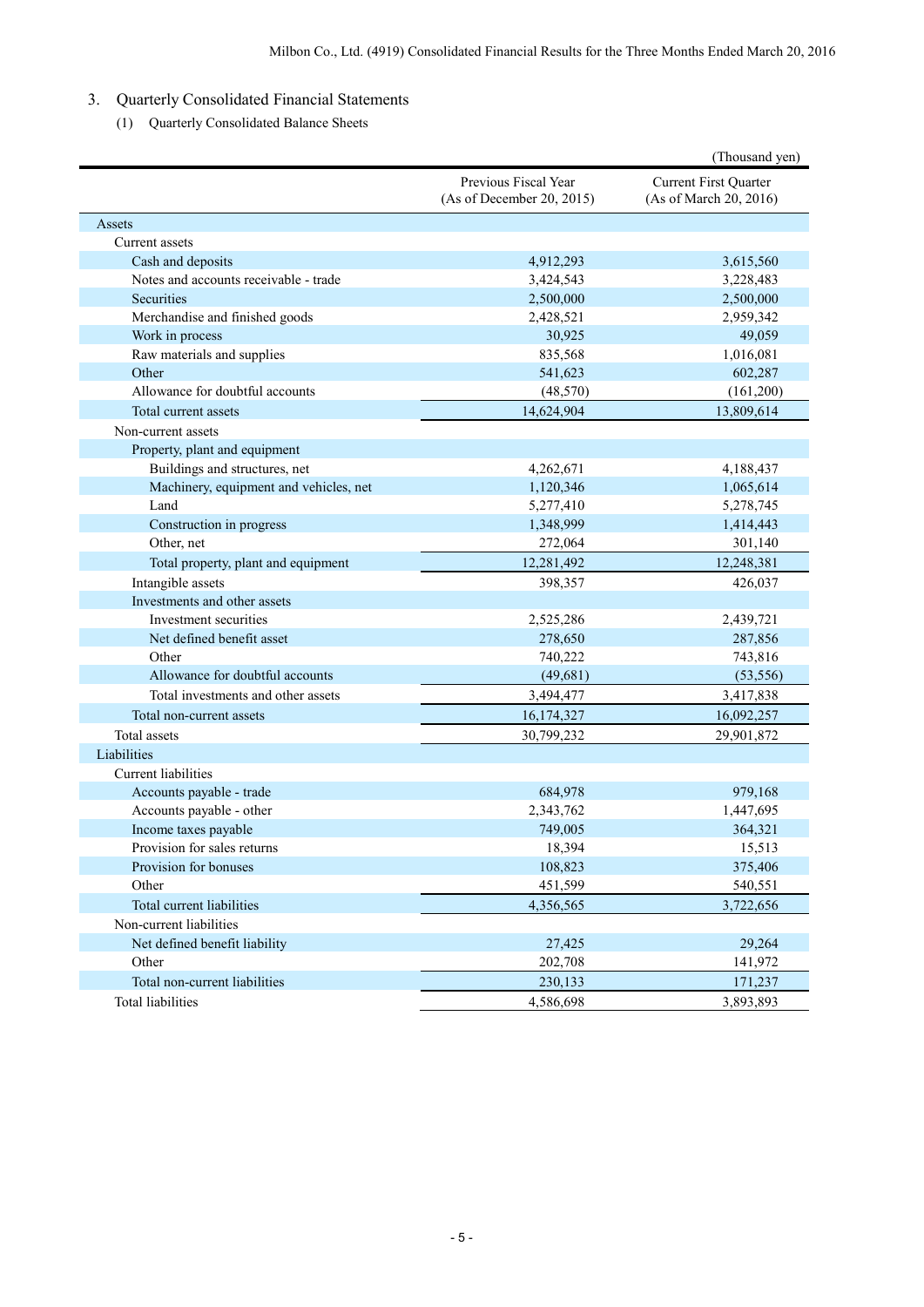|                                                          |                                                   | (Thousand yen)                                         |
|----------------------------------------------------------|---------------------------------------------------|--------------------------------------------------------|
|                                                          | Previous Fiscal Year<br>(As of December 20, 2015) | <b>Current First Quarter</b><br>(As of March 20, 2016) |
| Net assets                                               |                                                   |                                                        |
| Shareholders' equity                                     |                                                   |                                                        |
| Capital stock                                            | 2,000,000                                         | 2,000,000                                              |
| Capital surplus                                          | 199,748                                           | 199,761                                                |
| Retained earnings                                        | 23,440,262                                        | 23,348,147                                             |
| Treasury shares                                          | (542,094)                                         | (542, 869)                                             |
| Total shareholders' equity                               | 25,097,916                                        | 25,005,039                                             |
| Accumulated other comprehensive income                   |                                                   |                                                        |
| Valuation difference on available-for-sale<br>securities | 737,221                                           | 611,408                                                |
| Foreign currency translation adjustment                  | 311,451                                           | 331,339                                                |
| Remeasurements of defined benefit plans                  | 65,944                                            | 60,190                                                 |
| Total accumulated other comprehensive income             | 1,114,616                                         | 1,002,938                                              |
| Total net assets                                         | 26, 212, 533                                      | 26,007,978                                             |
| Total liabilities and net assets                         | 30,799,232                                        | 29,901,872                                             |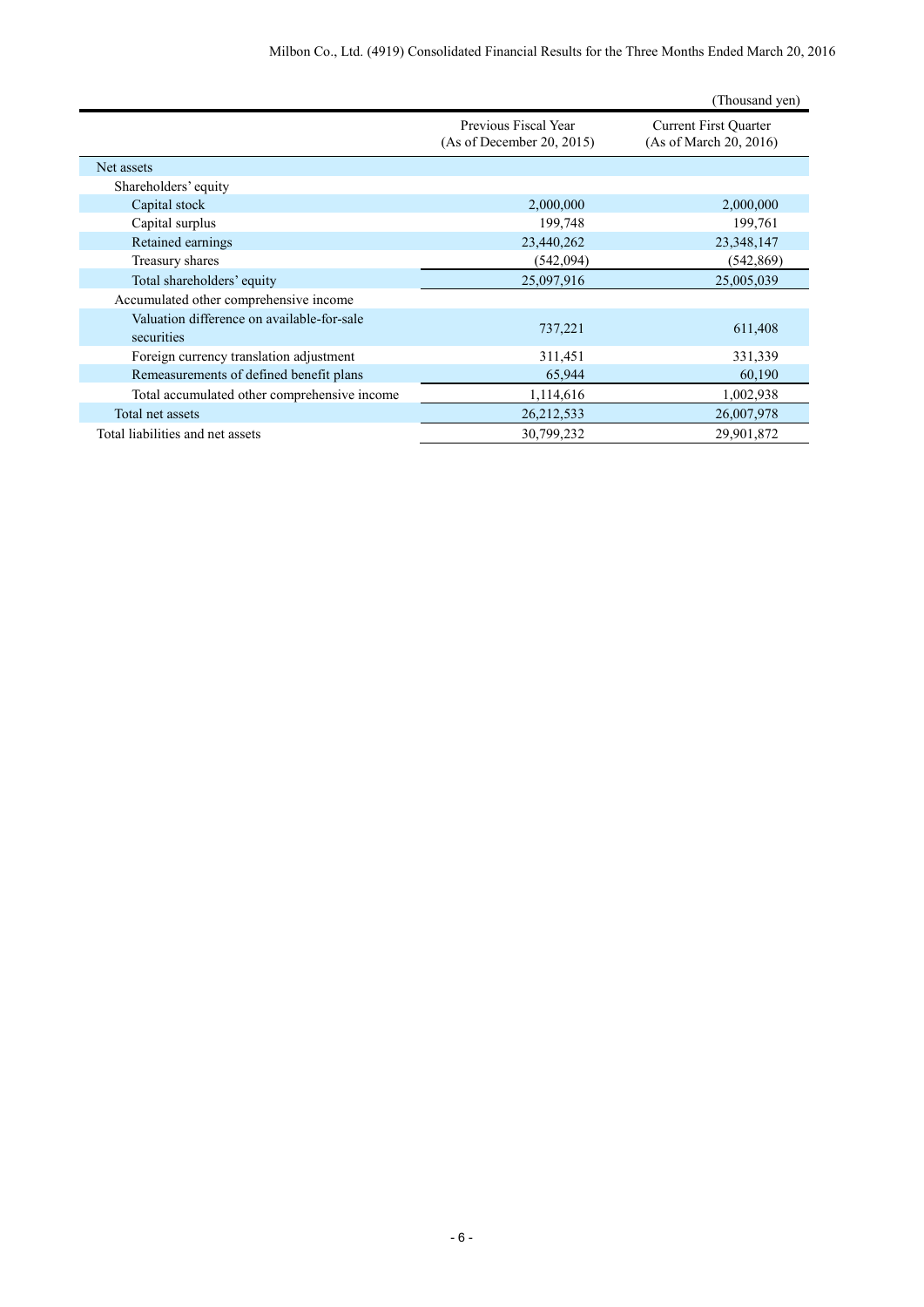(2) Quarterly Consolidated Statements of Earnings and Consolidated Statements of Comprehensive Income Quarterly Consolidated Statements of Earnings Three Months Ended March 20, 2015 and 2016

|                                                   |                                                                                 | (Thousand yen)                                                                  |
|---------------------------------------------------|---------------------------------------------------------------------------------|---------------------------------------------------------------------------------|
|                                                   | Three Months Ended<br>March 20, 2015<br>(December 21, 2014 -<br>March 20, 2015) | Three Months Ended<br>March 20, 2016<br>(December 21, 2015 -<br>March 20, 2016) |
| Net sales                                         | 6,083,009                                                                       | 6,708,575                                                                       |
| Cost of sales                                     | 1,800,879                                                                       | 2,145,906                                                                       |
| Gross profit                                      | 4,282,129                                                                       | 4,562,668                                                                       |
| Selling, general and administrative expenses      | 3,284,564                                                                       | 3,637,852                                                                       |
| Operating income                                  | 997,565                                                                         | 924,816                                                                         |
| Non-operating income                              |                                                                                 |                                                                                 |
| Interest income                                   | 1,600                                                                           | 1,855                                                                           |
| Dividend income                                   | 192                                                                             | 192                                                                             |
| Foreign exchange gains                            | 25,995                                                                          |                                                                                 |
| Company house defrayment income                   | 14,326                                                                          | 14,048                                                                          |
| Gain on surrender of insurance                    | 44,056                                                                          | 2,626                                                                           |
| Other                                             | 2,783                                                                           | 2,986                                                                           |
| Total non-operating income                        | 88,954                                                                          | 21,709                                                                          |
| Non-operating expenses                            |                                                                                 |                                                                                 |
| Sales discounts                                   | 104,834                                                                         | 111,796                                                                         |
| Foreign exchange losses                           |                                                                                 | 20,637                                                                          |
| Other                                             | 1,429                                                                           | 392                                                                             |
| Total non-operating expenses                      | 106,263                                                                         | 132,826                                                                         |
| Ordinary income                                   | 980.256                                                                         | 813,699                                                                         |
| <b>Extraordinary losses</b>                       |                                                                                 |                                                                                 |
| Loss on retirement of non-current assets          | 449                                                                             | 343                                                                             |
| Total extraordinary losses                        | 449                                                                             | 343                                                                             |
| Income before income taxes and minority interests | 979,807                                                                         | 813,356                                                                         |
| Income taxes - current                            | 377,092                                                                         | 343,739                                                                         |
| Income taxes - deferred                           | (32, 467)                                                                       | (76, 791)                                                                       |
| Total income taxes                                | 344,625                                                                         | 266,948                                                                         |
| Profit                                            | 635,182                                                                         | 546,407                                                                         |
| Profit attributable to owners of parent           | 635,182                                                                         | 546,407                                                                         |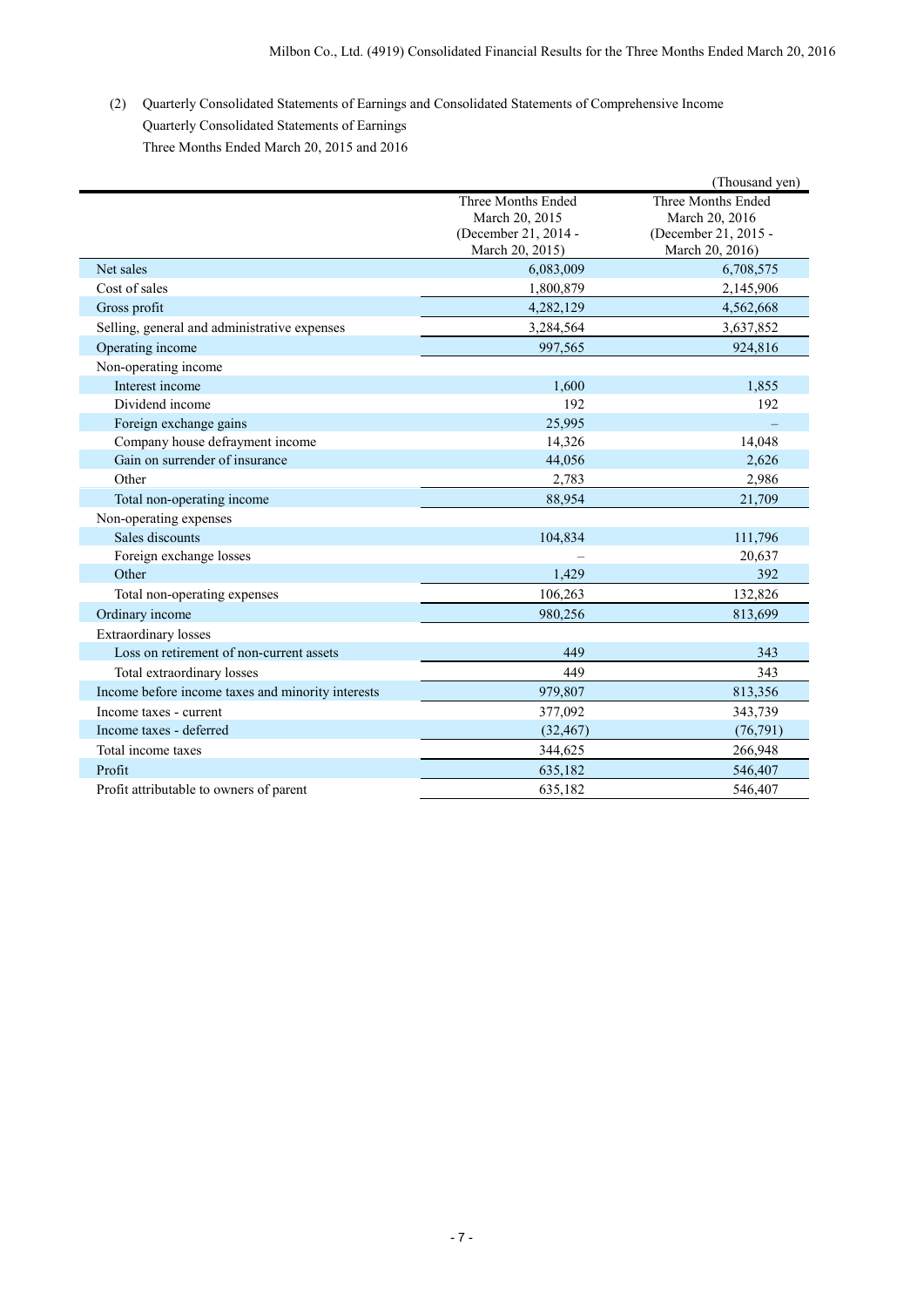Quarterly Consolidated Statements of Comprehensive Income Three Months Ended March 20, 2015 and 2016

|                                                       |                      | (Thousand yen)       |
|-------------------------------------------------------|----------------------|----------------------|
|                                                       | Three Months Ended   | Three Months Ended   |
|                                                       | March 20, 2015       | March 20, 2016       |
|                                                       | (December 21, 2014 - | (December 21, 2015 - |
|                                                       | March 20, 2015)      | March 20, 2016)      |
| Profit                                                | 635,182              | 546,407              |
| Other comprehensive income                            |                      |                      |
| Valuation difference on available-for-sale securities | 149,150              | (125, 812)           |
| Foreign currency translation adjustment               | 152,202              | 19,888               |
| Remeasurements of defined benefit plans, net of tax   | (6,078)              | (5,754)              |
| Total other comprehensive income                      | 295,274              | (111, 677)           |
| Comprehensive income                                  | 930,457              | 434,730              |
| Comprehensive income attributable to                  |                      |                      |
| Comprehensive income attributable to owners of        |                      |                      |
| parent                                                | 930,457              | 434,730              |
| Comprehensive income attributable to                  |                      |                      |
| non-controlling interests                             |                      |                      |